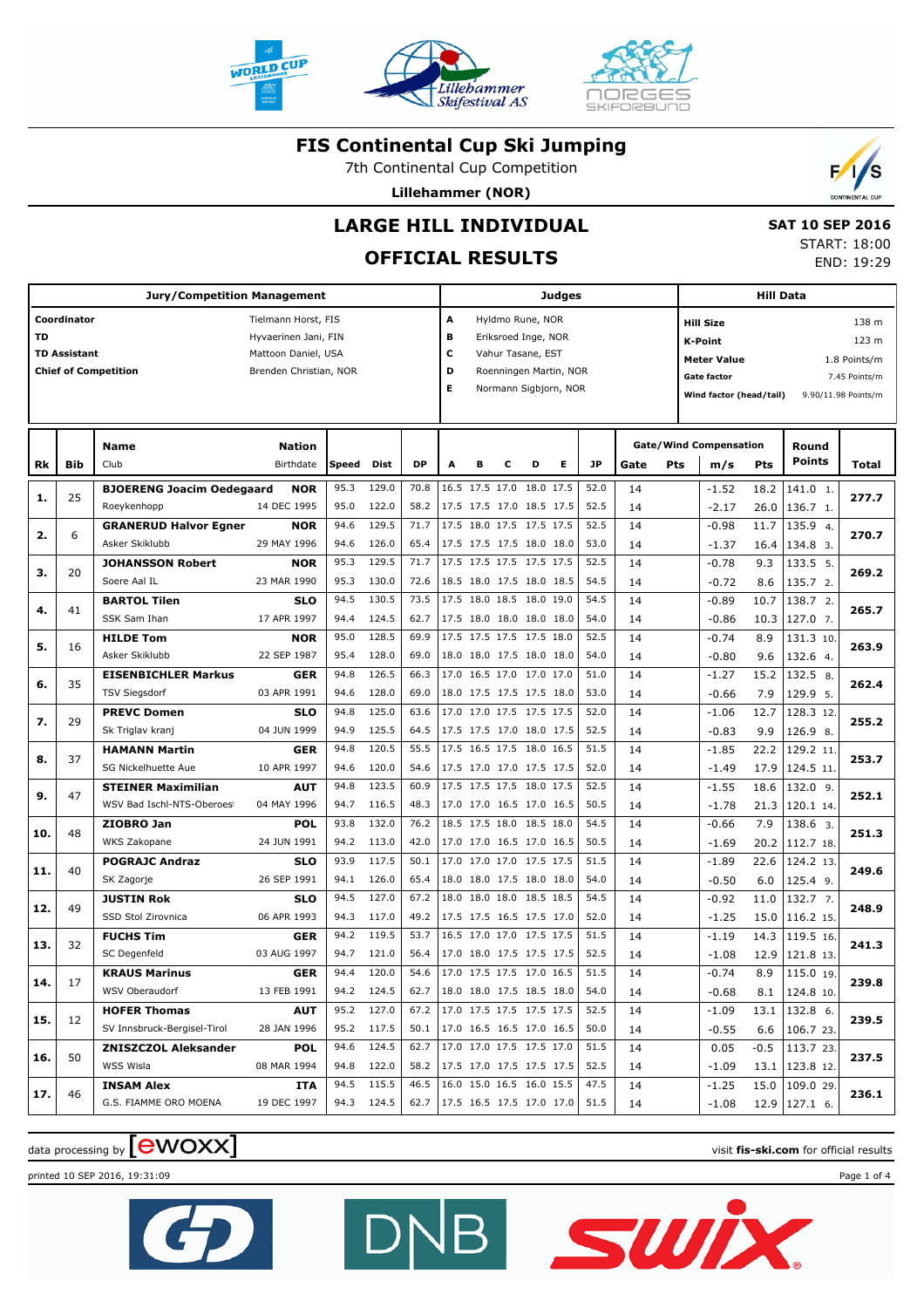





7th Continental Cup Competition

**Lillehammer (NOR)**



### **LARGE HILL INDIVIDUAL**

## **OFFICIAL RESULTS**

| <b>SAT 10 SEP 2016</b> |                   |  |
|------------------------|-------------------|--|
|                        | START: 18:00      |  |
|                        | $FND \cdot 10.20$ |  |

|     |            |                            |                            |       |             |           |                          |   |   |                          |   |           |      |     |                                      |        |                        | END: 19:29 |
|-----|------------|----------------------------|----------------------------|-------|-------------|-----------|--------------------------|---|---|--------------------------|---|-----------|------|-----|--------------------------------------|--------|------------------------|------------|
| Rk  | <b>Bib</b> | <b>Name</b><br>Club        | <b>Nation</b><br>Birthdate | Speed | <b>Dist</b> | <b>DP</b> | A                        | в | c | D                        | Е | <b>JP</b> | Gate | Pts | <b>Gate/Wind Compensation</b><br>m/s | Pts    | Round<br><b>Points</b> | Total      |
| 17. | 15         | <b>BJERKEENGEN Fredrik</b> | <b>NOR</b>                 | 94.5  | 128.0       | 69.0      | 17.5 17.5 17.5 17.5 18.0 |   |   |                          |   | 52.5      | 14   |     | 0.13                                 | $-1.3$ | 120.2 14.              | 236.1      |
|     |            | Kolbukameratene IL         | 11 NOV 1988                | 94.4  | 117.0       | 49.2      | 16.0 16.5 16.0 17.0 16.5 |   |   |                          |   | 49.0      | 14   |     | $-1.48$                              | 17.7   | 115.9 16.              |            |
| 19. | 8          | <b>HAUKEDAL Richard</b>    | <b>NOR</b>                 | 94.9  | 121.0       | 56.4      | 17.0 16.5 16.0 17.0 17.0 |   |   |                          |   | 50.5      | 14   |     | $-0.63$                              | 7.5    | 114.4 22.              | 229.3      |
|     |            | Baekkelaget                | 31 AUG 1996                | 94.7  | 116.0       | 47.4      |                          |   |   | 17.0 16.5 16.5 17.0 17.0 |   | 50.5      | 14   |     | $-1.42$                              | 17.0   | 114.9 17.              |            |
| 20. | 13         | <b>WASEK Pawel</b>         | <b>POL</b>                 | 94.5  | 119.0       | 52.8      | 17.0 17.0 17.0 17.5 18.0 |   |   |                          |   | 51.5      | 14   |     | $-1.30$                              | 15.6   | 119.9 15.              | 229.2      |
|     |            | WSS Wisla                  | 02 JUN 1999                | 94.7  | 116.5       | 48.3      |                          |   |   | 17.5 17.0 17.0 17.5 16.5 |   | 51.5      | 14   |     | $-0.79$                              | 9.5    | 109.3 21               |            |
| 21. | 23         | <b>KYTOESAHO Niko</b>      | <b>FIN</b>                 | 95.0  | 125.0       | 63.6      | 17.5 17.5 17.0 17.5 17.0 |   |   |                          |   | 52.0      | 14   |     | $-0.32$                              | 3.8    | 119.4 17.              | 227.8      |
|     |            | Ounasyaaran Hiihtoseura    | 18 DEC 1999                | 95.1  | 112.5       | 41.1      | 16.0 16.5 16.0 16.5 16.5 |   |   |                          |   | 49.0      | 14   |     | $-1.53$                              | 18.3   | 108.4 22.              |            |
| 22. | 24         | <b>SUMSTAD Are</b>         | <b>NOR</b>                 | 95.0  | 120.0       | 54.6      | 16.5 16.5 17.0 17.0 17.0 |   |   |                          |   | 50.5      | 14   |     | $-0.58$                              | 6.9    | 112.0 26.              | 222.8      |
|     |            | Soer-Fron II               | 21 DEC 1996                | 94.8  | 121.5       | 57.3      | 14.0 12.0 14.5 12.0 13.5 |   |   |                          |   | 39.5      | 14   |     | $-1.17$                              |        | 14.0 110.8 19.         |            |
| 23. | 18         | <b>MAURER Joshua</b>       | <b>CAN</b>                 | 94.5  | 122.5       | 59.1      | 17.0 17.0 17.0 17.5 17.0 |   |   |                          |   | 51.0      | 14   |     | $-0.77$                              | 9.2    | 119.3 18.              | 222.4      |
|     |            | Altius Nordic Ski Club     | 20 SEP 1996                | 94.7  | 111.0       | 38.4      | 16.5 16.0 16.5 16.5 15.5 |   |   |                          |   | 49.0      | 14   |     | $-1.31$                              | 15.7   | 103.1 26.              |            |
| 24. | 31         | <b>GREIDERER Simon</b>     | AUT                        | 95.4  | 115.5       | 46.5      | 16.5 16.5 17.0 17.0 16.5 |   |   |                          |   | 50.0      | 14   |     | $-1.53$                              | 18.3   | 114.8 20.              | 219.5      |
|     |            | HSV Absam-Bergisel-Tirol   | 18 JAN 1996                | 94.8  | 110.0       | 36.6      |                          |   |   | 16.5 16.0 16.5 16.0 16.0 |   | 48.5      | 14   |     | $-1.64$                              |        | 19.6 104.7 25.         |            |
| 25. | 38         | <b>HUBER Stefan</b>        | AUT                        | 94.3  | 120.0       | 54.6      |                          |   |   | 16.5 16.5 17.0 17.5 17.0 |   | 50.5      | 14   |     | $-0.36$                              | 4.3    | 109.4 27.              | 219.2      |
|     |            | SC Seekirchen-Salzburg     | 08 MAR 1994                | 94.1  | 115.5       | 46.5      |                          |   |   | 15.5 16.0 16.0 16.5 16.0 |   | 48.0      | 14   |     | $-1.28$                              | 15.3   | 109.8 20.              |            |
| 26. | 45         | <b>KLUSEK Bartlomiej</b>   | <b>POL</b>                 | 93.9  | 116.5       | 48.3      | 16.5 16.5 16.5 17.0 17.0 |   |   |                          |   | 50.0      | 14   |     | $-0.89$                              | 10.7   | 109.0 29.              | 215.0      |
|     |            | LKS Klmczok Bystra         | 15 JAN 1993                | 93.7  | 107.0       | 31.2      | 16.0 15.5 16.5 15.5 16.0 |   |   |                          |   | 47.5      | 14   |     | $-2.28$                              | 27.3   | 106.0 24.              |            |
| 27. | 33         | <b>NOUSIAINEN Eetu</b>     | <b>FIN</b>                 | 94.3  | 117.0       | 49.2      | 16.5 16.5 16.5 16.5 16.5 |   |   |                          |   | 49.5      | 14   |     | $-1.19$                              | 14.3   | 113.0 24.              | 214.6      |
|     |            | Puijo Ski club             | 29 APR 1997                | 94.3  | 111.0       | 38.4      | 15.5 15.5 15.0 16.0 15.5 |   |   |                          |   | 46.5      | 14   |     | $-1.39$                              | 16.7   | 101.6 28.              |            |
| 28. | 4          | <b>LINDVIK Marius</b>      | <b>NOR</b>                 | 94.4  | 114.5       | 44.7      | 16.5 16.0 16.5 16.5 17.0 |   |   |                          |   | 49.5      | 14   |     | $-1.50$                              | 18.0   | 112.2 25.              | 213.3      |
|     |            | Raelingen Skiklubb         | 27 JUN 1998                | 94.1  | 110.5       | 37.5      | 16.0 16.5 16.5 16.5 16.5 |   |   |                          |   | 49.5      | 14   |     | $-1.18$                              |        | $14.1$ 101.1 29.       |            |
| 29. | 9          | <b>SELL Adrian</b>         | GER                        | 93.9  | 115.5       | 46.5      | 16.5 16.0 17.0 16.5 17.0 |   |   |                          |   | 50.0      | 14   |     | $-1.07$                              | 12.8   | 109.3 28.              | 211.3      |
|     |            | Sv Messstetten             | 28 APR 1998                | 93.5  | 105.0       | 27.6      |                          |   |   | 16.0 16.0 16.5 16.5 16.0 |   | 48.5      | 14   |     | $-2.16$                              | 25.9   | 102.0 27.              |            |
| 30. | 42         | <b>PUNGERTAR Matjaz</b>    | <b>SLO</b>                 | 94.4  | 120.0       | 54.6      | 17.0 17.0 17.0 17.0 17.0 |   |   |                          |   | 51.0      | 14   |     | $-0.74$                              | 8.9    | 114.5 21               | 198.0      |
|     |            | <b>SSK Menges</b>          | 14 AUG 1990                | 94.6  | 96.0        | 11.4      | 15.0 15.0 15.0 15.5 15.0 |   |   |                          |   | 45.0      | 14   |     | $-2.26$                              | 27.1   | 83.5 30.               |            |
|     |            |                            |                            |       |             |           |                          |   |   |                          |   |           |      |     |                                      |        |                        |            |

|     |    | Not qualified for final round                    |                           |      |       |      |                            |  |      |    |         |        |       |
|-----|----|--------------------------------------------------|---------------------------|------|-------|------|----------------------------|--|------|----|---------|--------|-------|
| 31. | 30 | <b>GLASDER Michael</b><br>Norge Ski Club         | <b>USA</b><br>27 MAR 1989 | 94.6 | 114.5 | 44.7 | 16.5 16.5 17.0 17.5 16.5   |  | 50.0 | 14 | $-1.09$ | 13.1   | 107.8 |
| 32. | 43 | <b>ZUPANCIC Miran</b><br>SK Zagorje              | <b>SLO</b><br>11 NOV 1989 | 93.8 | 122.0 | 58.2 | 18.0 17.5 17.5 17.5 18.0   |  | 53.0 | 14 | 0.36    | $-3.6$ | 107.6 |
| 33. | 44 | <b>MIETUS Krzysztof</b><br>AZS Zakopane          | <b>POL</b><br>08 MAR 1991 | 94.4 | 116.0 | 47.4 | 16.5 16.5 17.0 17.0 17.0   |  | 50.5 | 14 | $-0.79$ | 9.5    | 107.4 |
| 34. | 19 | YAMADA Yuya<br>Sports Academy Hokkaido           | <b>JPN</b><br>05 JUL 1990 | 94.5 | 114.0 | 43.8 | 16.5 16.0 16.5 16.5 16.5   |  | 49.5 | 14 | $-1.00$ | 12.0   | 105.3 |
| 35. | 3  | <b>AUNE Joakim</b><br>Byaasen                    | <b>NOR</b><br>10 AUG 1993 | 93.9 | 113.0 | 42.0 | $16.5$ 16.0 16.5 16.0 16.5 |  | 49.0 | 14 | $-1.05$ | 12.6   | 103.6 |
| 36. | 11 | <b>TAEHKAEVUORI Frans</b><br>Lahden Hiihtoseura  | <b>FIN</b><br>01 JAN 1992 | 94.4 | 112.0 | 40.2 | 15.0 15.5 16.5 15.0 14.5   |  | 45.5 | 14 | $-1.39$ | 16.7   | 102.4 |
| 37. | 34 | <b>KANTYKA Przemyslaw</b><br>Lks Klimczok bystra | <b>POL</b><br>15 DEC 1996 | 95.0 | 107.0 | 31.2 | 16.0 16.0 16.0 16.5 16.5   |  | 48.5 | 14 | $-1.77$ | 21.2   | 100.9 |

DN

# $\alpha$  data processing by  $\boxed{\text{ewOX}}$

printed 10 SEP 2016, 19:31:09 Page 2 of 4



SWİX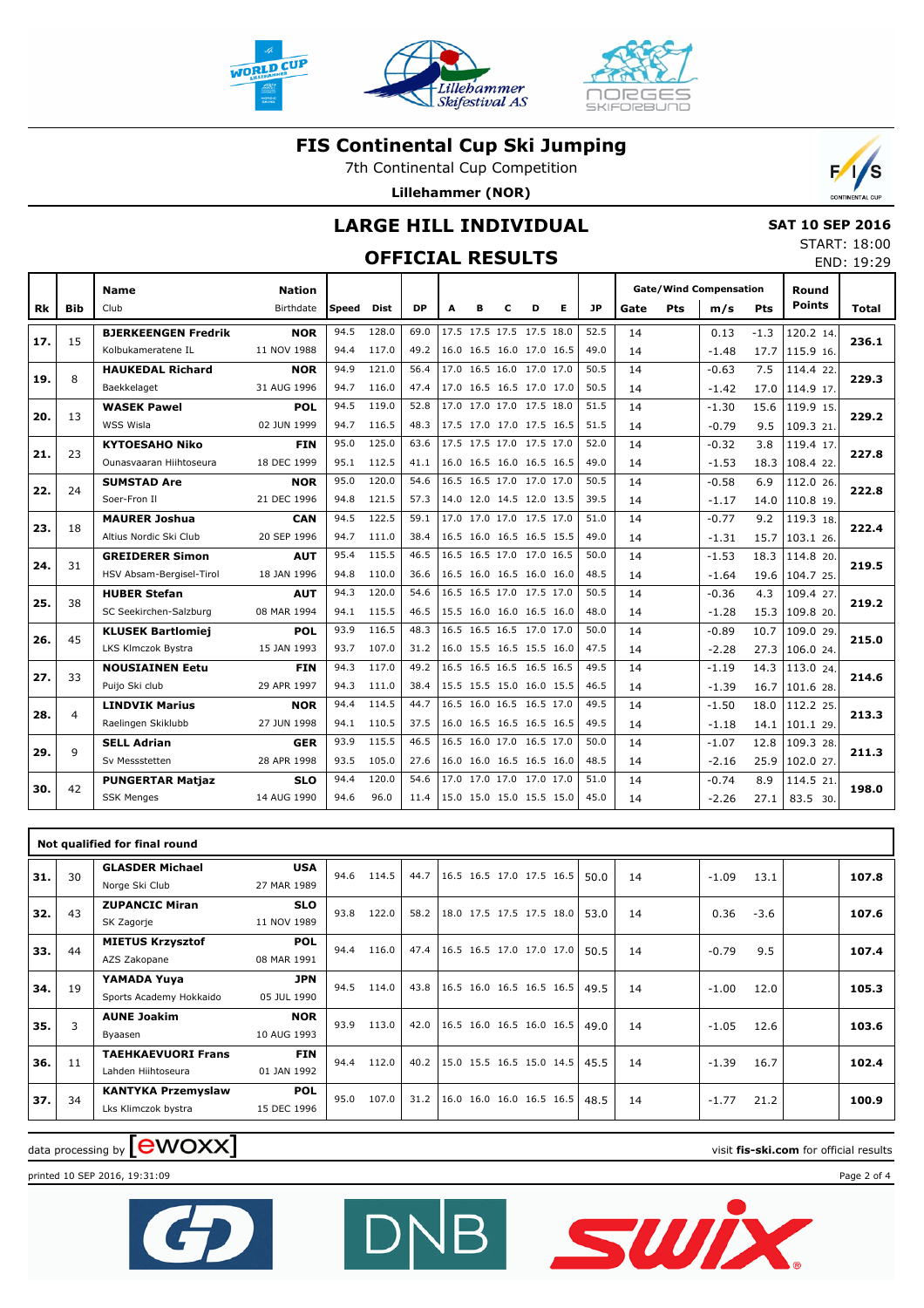



Lillehammer

Skifestival AS

7th Continental Cup Competition

**Lillehammer (NOR)**



 **SAT 10 SEP 2016** START: 18:00 END: 19:29

### **LARGE HILL INDIVIDUAL**

### **OFFICIAL RESULTS**

|           |                | <b>Name</b>                                              | <b>Nation</b>             |              |             |           |                          |   |   |                          |                          |           |      |            | <b>Gate/Wind Compensation</b> |            | Round         |       |
|-----------|----------------|----------------------------------------------------------|---------------------------|--------------|-------------|-----------|--------------------------|---|---|--------------------------|--------------------------|-----------|------|------------|-------------------------------|------------|---------------|-------|
| <b>Rk</b> | <b>Bib</b>     | Club                                                     | Birthdate                 | <b>Speed</b> | <b>Dist</b> | <b>DP</b> | A                        | в | C | D                        | E.                       | <b>JP</b> | Gate | <b>Pts</b> | m/s                           | <b>Pts</b> | <b>Points</b> | Total |
| 38.       | $\mathbf{1}$   | <b>BERGER Lars Brodshaug</b><br>Eidsvold Vaerks Skiklubb | <b>NOR</b><br>16 MAR 1995 | 94.5         | 109.0       | 34.8      |                          |   |   | 16.5 16.0 16.5 17.0 16.0 |                          | 49.0      | 14   |            | $-1.38$                       | 16.5       |               | 100.3 |
| 39.       | 26             | <b>KASTELIK Dominik</b><br>SS-R LZS Sokol Szczyrk        | POL<br>09 JUN 1998        | 94.6         | 107.5       | 32.1      |                          |   |   | 16.5 16.0 16.5 16.0 16.5 |                          | 49.0      | 14   |            | $-1.56$                       | 18.7       |               | 99.8  |
| 40.       | 39             | <b>SCHMID Constantin</b><br>Wsv Oberaudorf               | <b>GER</b><br>27 NOV 1999 | 93.7         | 107.5       | 32.1      |                          |   |   | 16.0 16.0 16.5 16.5 16.0 |                          | 48.5      | 14   |            | $-1.58$                       | 18.9       |               | 99.5  |
| 41.       | 36             | <b>REISENAUER Janni</b><br>TSU St. Veit-Salzburg         | <b>AUT</b><br>07 NOV 1997 | 94.3         | 108.0       | 33.0      |                          |   |   |                          | 15.5 16.0 16.0 16.5 15.5 | 47.5      | 14   |            | $-1.56$                       | 18.7       |               | 99.2  |
| 42.       | 10             | <b>VARESCO Daniele</b><br>G.S. FIAMME ORO MOENA          | <b>ITA</b><br>25 JUL 1995 | 94.6         | 105.5       | 28.5      | 15.5 16.0 16.0 15.5 16.0 |   |   |                          |                          | 47.5      | 14   |            | $-1.74$                       | 20.8       |               | 96.8  |
| 43.       | 5              | <b>INGEBRIGTSEN Christian</b><br>Byaasen Skiklub         | <b>NOR</b><br>14 APR 1994 | 94.5         | 101.0       | 20.4      |                          |   |   | 15.5 15.0 15.0 15.5 15.5 |                          | 46.0      | 14   |            | $-1.58$                       | 18.9       |               | 85.3  |
| 44.       | 27             | <b>NAGAI Takehiro</b>                                    | <b>JPN</b><br>25 OCT 1986 | 94.4         | 99.0        | 16.8      |                          |   |   | 15.0 15.5 16.0 16.0 15.5 |                          | 47.0      | 14   |            | $-1.74$                       | 20.8       |               | 84.6  |
| 45.       | 28             | <b>CECON Federico</b><br>GRUPPO SCIATORI FIAMME GI.      | <b>ITA</b><br>11 JUN 1994 | 94.1         | 100.0       | 18.6      |                          |   |   | 15.5 15.5 16.0 15.5 15.0 |                          | 46.5      | 14   |            | $-1.59$                       | 19.0       |               | 84.1  |
| 46.       | 21             | <b>ANTONISSEN Lars</b>                                   | <b>NED</b><br>31 JUL 1995 | 94.0         | 101.5       | 21.3      |                          |   |   | 16.0 16.0 16.0 16.5 16.0 |                          | 48.0      | 14   |            | $-1.23$                       | 14.7       |               | 84.0  |
| 47.       | $\overline{7}$ | <b>MALTSEV Kevin</b><br>Elva Skiclub                     | <b>EST</b><br>04 JUL 2000 | 93.3         | 97.0        | 13.2      |                          |   |   | 15.5 15.0 15.5 15.0 15.5 |                          | 46.0      | 14   |            | $-1.17$                       | 14.0       |               | 73.2  |
| 48.       | 14             | <b>NOMME Martti</b><br>Andsumae Skiclub                  | <b>EST</b><br>07 AUG 1993 | 93.2         | 94.0        | 7.8       |                          |   |   |                          | 15.5 14.5 15.0 15.0 15.0 | 45.0      | 14   |            | $-0.36$                       | 4.3        |               | 57.1  |

|            | <b>Disqualified</b>   |           |  |  |  |  |  |  |  |  |  |  |  |  |
|------------|-----------------------|-----------|--|--|--|--|--|--|--|--|--|--|--|--|
| <b>Bib</b> | <b>Name</b>           | Reason    |  |  |  |  |  |  |  |  |  |  |  |  |
|            | OEDEGAARD Jesper      | SCE4 Suit |  |  |  |  |  |  |  |  |  |  |  |  |
| 22         | <b>MABUCHI Minato</b> | SCE4 Suit |  |  |  |  |  |  |  |  |  |  |  |  |

|           | <b>Weather Information</b> |      |                 |        |              |        |  |  |  |  |  |  |  |  |  |
|-----------|----------------------------|------|-----------------|--------|--------------|--------|--|--|--|--|--|--|--|--|--|
|           |                            | Air  | <b>Humidity</b> |        | Wind $[m/s]$ |        |  |  |  |  |  |  |  |  |  |
|           | Weather                    | [°C] | [%]             | Min    | Avg          | Max    |  |  |  |  |  |  |  |  |  |
| 1st round | overcast                   | 17   | 85              | $-1.8$ | $-1.0$       | 0.3    |  |  |  |  |  |  |  |  |  |
| 2nd round | overcast                   | 17   | 88              | $-2.2$ | $-1.2$       | $-0.5$ |  |  |  |  |  |  |  |  |  |

| <b>Statistics</b> |      |                 |              |      |              |       |      |              |      |                            |                |                |  |  |  |
|-------------------|------|-----------------|--------------|------|--------------|-------|------|--------------|------|----------------------------|----------------|----------------|--|--|--|
|                   |      |                 |              |      | Distance [m] |       |      | Speed [km/h] |      | <b>Competitors/Nations</b> |                |                |  |  |  |
|                   | Gate | <b>Athletes</b> | <b>Falls</b> | Min  | Avg          | Max   | Min  | Avg          | Max  | <b>Entries</b>             | <b>Started</b> | <b>Results</b> |  |  |  |
| 1st round         | 14   | 48              | 0            | 94.0 | 116.8        | 132.0 | 93.2 | 94.4         | 95.4 | 50/12                      | 50/12          | 48/12          |  |  |  |
| 2nd round         | 14   | 30              |              | 96.0 | 117.8        | 130.0 | 93.5 | 94.5         | 95.4 | 30/8                       | 30/8           | 30/8           |  |  |  |

DN

# $\alpha$  data processing by  $\boxed{\text{ewOX}}$

SWIX

printed 10 SEP 2016, 19:31:09 Page 3 of 4